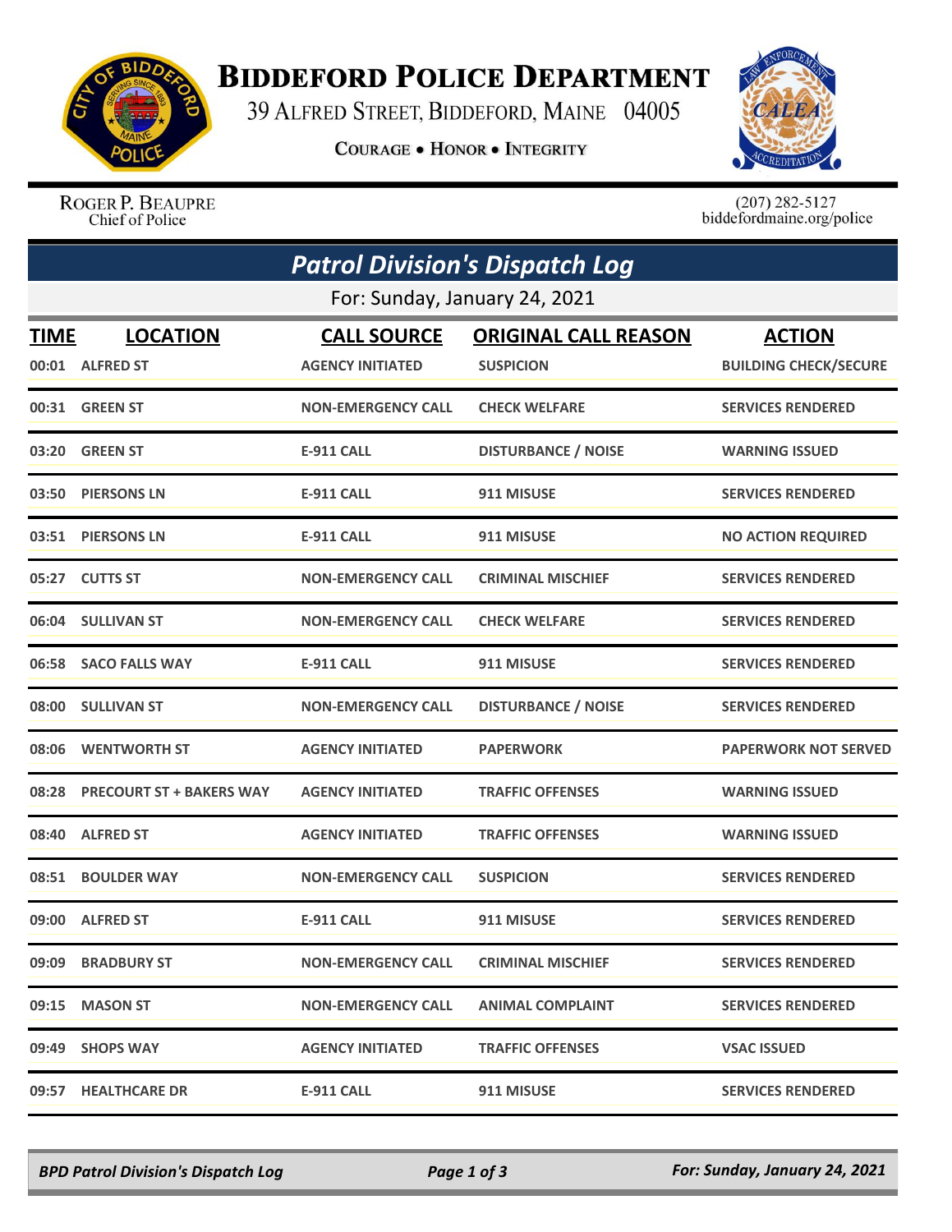| <b>TIME</b> | <b>LOCATION</b><br>10:10 ELM ST | <b>CALL SOURCE</b><br><b>AGENCY INITIATED</b>                                 | <b>ORIGINAL CALL REASON</b><br><b>TRAFFIC OFFENSES</b>         | <b>ACTION</b><br><b>WARNING ISSUED</b> |
|-------------|---------------------------------|-------------------------------------------------------------------------------|----------------------------------------------------------------|----------------------------------------|
|             | 10:22 ELM ST + DARTMOUTH ST     | <b>AGENCY INITIATED</b>                                                       | <b>TRAFFIC OFFENSES</b>                                        | <b>WARNING ISSUED</b>                  |
|             | 10:32 EDWARDS AVE + ALFRED ST   | <b>AGENCY INITIATED</b>                                                       | <b>TRAFFIC OFFENSES</b>                                        | <b>VSAC ISSUED</b>                     |
|             | 10:41 FOSS ST                   | E-911 CALL                                                                    | <b>DEATH ATTENDED &amp; UNATTENDED</b>                         | <b>REPORT TAKEN</b>                    |
|             | <b>10:58 WASHINGTON ST</b>      | <b>WALK-IN AT STATION</b>                                                     | <b>THEFT</b>                                                   | <b>SERVICES RENDERED</b>               |
|             | 11:22 WEST ST                   | <b>AGENCY INITIATED</b>                                                       | <b>TRAFFIC OFFENSES</b>                                        | <b>WARNING ISSUED</b>                  |
|             | 11:22 ELM ST                    | <b>WALK-IN AT STATION</b>                                                     | <b>HARASSMENT</b>                                              | <b>REPORT TAKEN</b>                    |
|             | 11:43 HILL ST + WEST ST         | <b>AGENCY INITIATED</b>                                                       | <b>TRAFFIC OFFENSES</b>                                        | <b>WARNING ISSUED</b>                  |
|             | <b>12:59 FORTUNES ROCKS RD</b>  | <b>AGENCY INITIATED</b>                                                       | <b>ARTICLES LOST/FOUND</b>                                     | <b>REPORT TAKEN</b>                    |
|             | 13:24 ELM ST                    | <b>E-911 CALL</b>                                                             | 911 MISUSE                                                     | <b>NEGATIVE CONTACT</b>                |
|             | 14:13 HILL ST                   | <b>AGENCY INITIATED</b>                                                       | <b>TRAFFIC OFFENSES</b>                                        | <b>VSAC ISSUED</b>                     |
|             | 14:36 PARKSIDE DR               | <b>E-911 CALL</b>                                                             | 911 MISUSE                                                     | <b>DISPATCH HANDLED</b>                |
|             | 14:52 GREEN ST                  | <b>NON-EMERGENCY CALL</b>                                                     | <b>PARKING COMPLAINT</b>                                       | <b>PARKING TICKET ISSUED</b>           |
|             | 15:13 GRAHAM ST                 | <b>E-911 CALL</b>                                                             | 911 MISUSE                                                     | <b>DISPATCH HANDLED</b>                |
|             | 15:21 PIERSONS LN               | <b>E-911 CALL</b>                                                             | 911 MISUSE                                                     | <b>DISPATCH HANDLED</b>                |
|             | 15:34 POOL ST + HILLS BEACH RD  | <b>AGENCY INITIATED</b>                                                       | <b>TRAFFIC OFFENSES</b>                                        | <b>WARNING ISSUED</b>                  |
|             | 15:50 ANDREWS RD                | <b>NON-EMERGENCY CALL</b>                                                     | <b>THEFT</b>                                                   | <b>REPORT TAKEN</b>                    |
|             | <b>16:08 LAMOTHE AVE</b>        | <b>E-911 CALL</b>                                                             | <b>HARASSMENT</b>                                              | <b>NO VIOLATION</b>                    |
|             | 16:25 SUMMER ST                 | E-911 CALL                                                                    | <b>MEDICAL W/ ASSIST</b>                                       | <b>TRANSPORT TO HOSPITAL</b>           |
|             | <b>16:37 MARINER WAY</b>        | AGENCY INITIATED PAPERWORK<br>CHARGE: LEAVING SCENE OF MOTOR VEHICLE ACCIDENT | OFFENDER: KAITLYN S BABINE  AGE: 32  RESIDENT OF: NEWFIELD, ME | <b>SUMMONS ISSUED</b>                  |
|             | 16:42 SULLIVAN ST               | <b>E-911 CALL</b>                                                             | 911 MISUSE                                                     | <b>NO ACTION REQUIRED</b>              |
|             | 16:43 SULLIVAN ST               | <b>E-911 CALL</b>                                                             | <b>DISTURBANCE / NOISE</b>                                     | <b>SERVICES RENDERED</b>               |
|             | 16:44 POOL ST                   | <b>E-911 CALL</b>                                                             | <b>TRESPASSING</b>                                             | <b>GONE ON ARRIVAL</b>                 |
|             | 17:12 BARRA RD                  | <b>NON-EMERGENCY CALL</b>                                                     | <b>ASSIST OTHER AGENCY</b>                                     | <b>SERVICES RENDERED</b>               |

*BPD Patrol Division's Dispatch Log Page 2 of 3 For: Sunday, January 24, 2021*